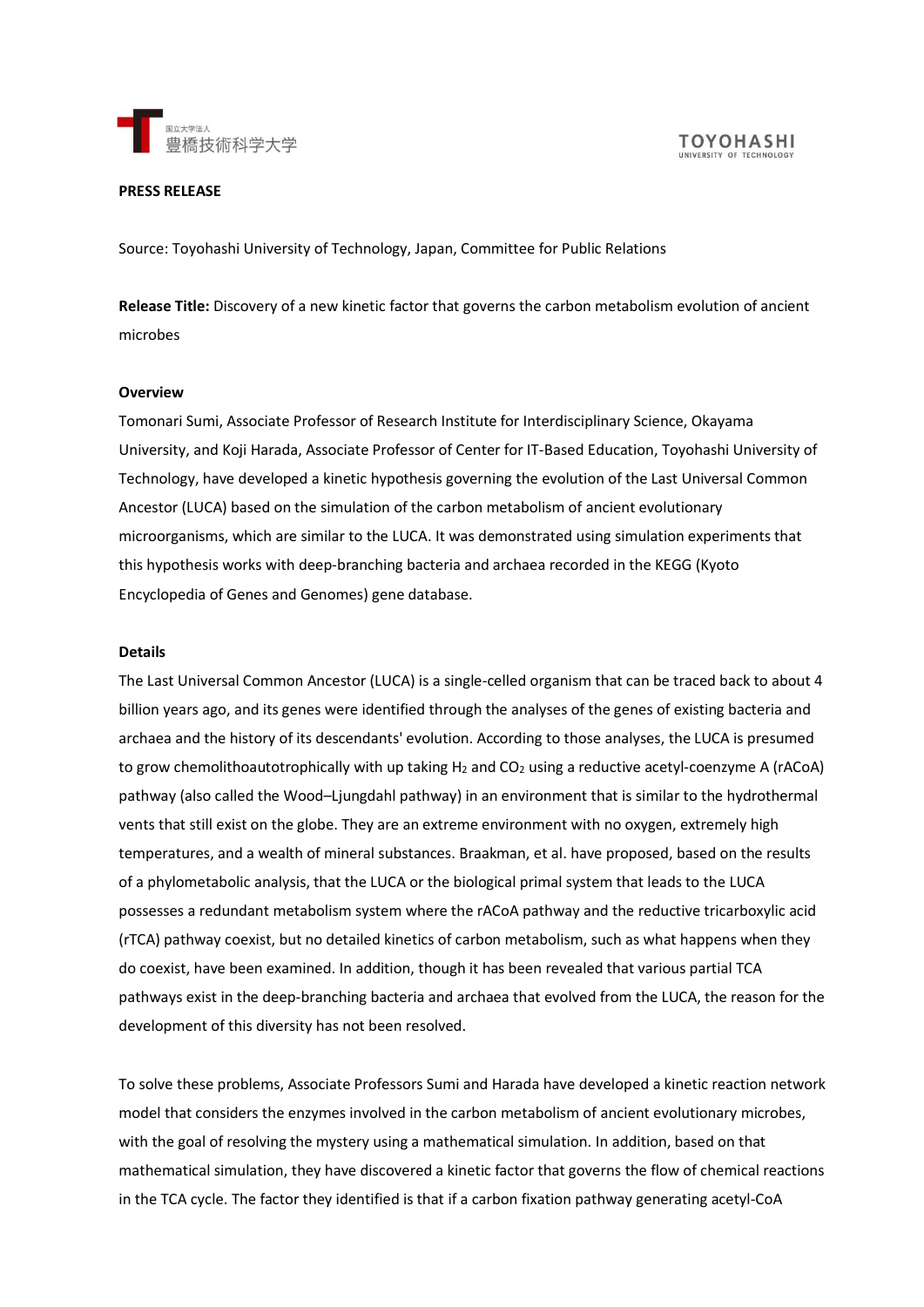

# **TOYOHASHI**

(ACoA) such as the rACoA pathway, and the rTCA cycle coexist in a single cell, a partially impaired TCA pathway is developed due to competition between the chemical reaction fluxes. Based on this, they have established a kinetic hypothesis, that in the evolution process from the LUCA, creatures have avoided inefficient chemical reactions.

They have validated this kinetic hypothesis for the deep-branching bacteria and archaea registered in the KEGG gene database. First, they categorized the bacteria and archaea in the KEGG gene database into two groups, respectively. Type I bacteria and archaea have an rACoA pathway and that is expected to compete with the rTCA cycle, and type II bacteria and archaea do not have the rACoA pathway so there is no expected competition with the rTCA cycle. And then, based on the data in the KEGG gene database, they built a carbon metabolism model for the deep-branching bacteria and archaea and performed simulation experiments. The simulation experiments showed that only a partial TCA cycle that avoids competition with other chemical reactions was observed in Type I bacteria and archaea, and a complete rTCA cycle was observed in Type II bacteria and archaea, which validated the kinetic hypothesis.

## **Future Outlook**

The concept discovered in this study, that the emergence of a new type of carbon metabolism pathway was caused by competition between the rACoA pathway and the TCA cycle, or more generally between chemical reaction fluxes, plays a crucial role on reconstruction of the actual carbon metabolism pathway based on genome data. Going forward, it is expected that the importance of the kinetic reaction approach will continue to be recognized in metabolism design and other efforts based on systems biology and the approach will contribute to the new development of biotechnology.

#### **Reference**

Title of paper: Kinetics of the ancestral carbon metabolism pathways in deep-branching bacteria and archaea Published in: *Communications Chemistry* Author: Tomonari Sumi, Kouji Harada DOI: 10.1038/s42004-021-00585-0 URL: <https://doi.org/10.1038/s42004-021-00585-0>